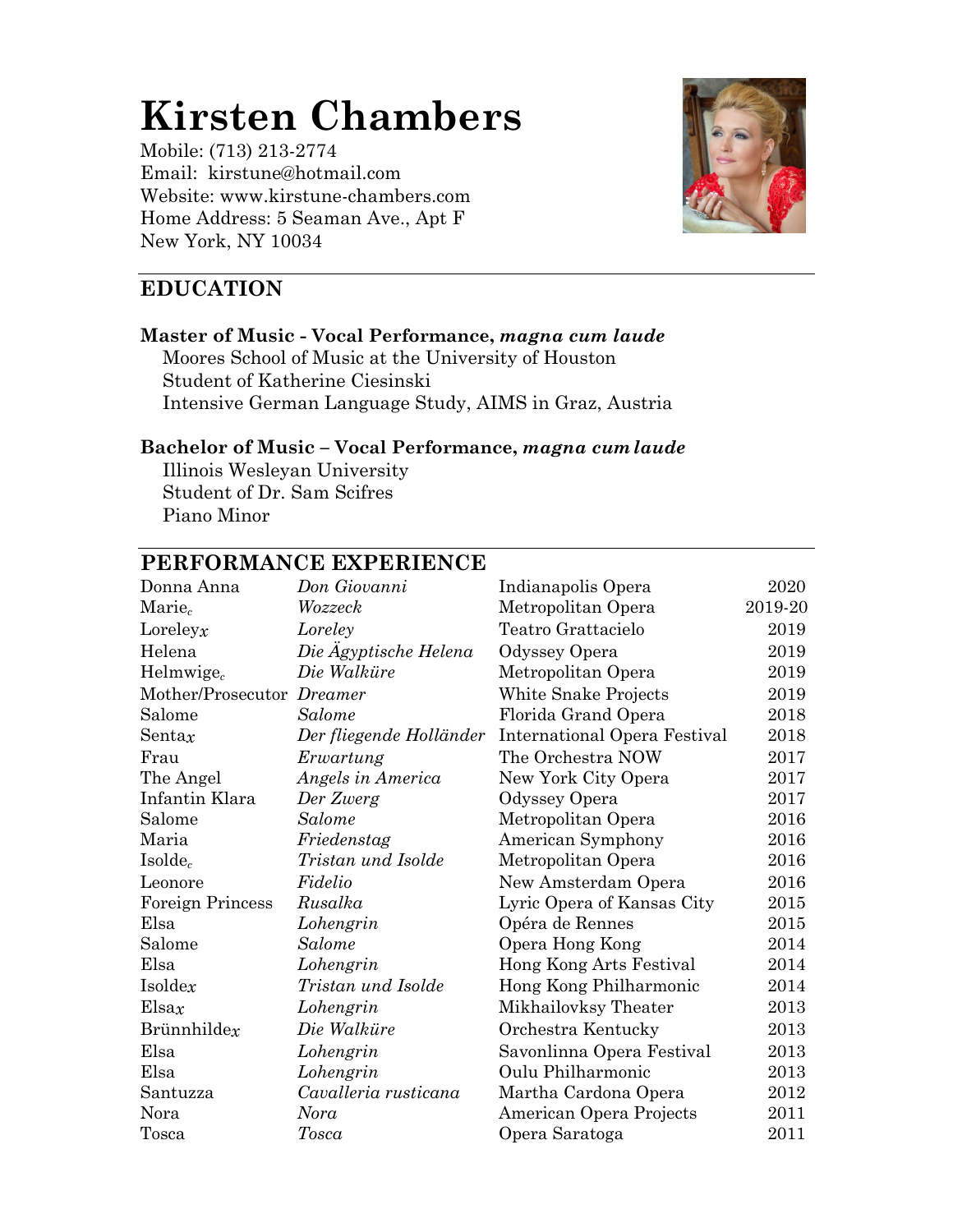| $Turandot_c$         | Turandot          | Arizona Opera           | 2011 |
|----------------------|-------------------|-------------------------|------|
| Ariadne <sub>c</sub> | Ariadne auf Naxos | Toledo Opera            | 2010 |
| $Cio-Cio-Sanx$       | Madama Butterfly  | Opera New Jersey        | 2010 |
| Eleonora             | Prima la musica   | Lake George Opera       | 2009 |
| Drawing Teacher      | Paul's Case       | American Opera Projects | 2009 |
| Nedda                | I Pagliacci       | Bronx Opera             | 2008 |
| Norma $x$            | Norma             | Opera New Jersey        | 2008 |
|                      |                   |                         |      |

*c Denotes Cover x Denotes Partial Role*

## **REVIEWS**

#### **SALOME, METROPOLITAN OPERA**

"The performance ended with a standing ovation. Much of it went to debut of Kirsten Chambers, who took over the lead role at the last minute and who offered one of the best and most complete interpretations in decades in the Metropolitan Opera of the impetuous teenager. The soprano, of brilliant timbre, gave life to Salome with naturalness from her first appearance, making the role something fascinating. And she did so in the stylized production of Jürgen Flimm, which since its premiere in 2004 had not had such a convincing Salome."

- Eduardo Brandenburger, Ópera Actual.com

"Kirsten Chambers threw herself entirely into this impulsive character...her singing was marked by a fiery timbre and high notes that had both steely focus and shimmery luster...her confrontational duet with Jochanaan and the destructive final scene -- she offered a psychologically detailed approach. 'Dance of the Seven Veils' was handled with nuance and oozed sexuality, making hearts race."

- Christopher Browner, Classical Source Magazine

#### **SALOME, FLORIDA GRAND OPERA**

"Pennsylvania soprano Kirsten Chambers is tall, svelte, and drop-dead movie star gorgeous. More to the point, she has training as a dancer, extraordinary musicianship and a voluminous penetrating voice that can ride the mammoth orchestral sound and sound as fresh at the end as in her first lines. It's no surprise that she was hired as a cover (understudy) for Isolde at the Met in 2016, as well as for Salome. And when the scheduled singer became ill, Chambers made her unexpected debut on less than a half-day's notice. Salome is a killer role, but this splendid artist was vocally and physically fearless. She dominated the proceedings, and performed the dance with agility and allure – along with the now-obligatory flash of full frontal at the end. In her central confrontation with the tangibly imposing, sonically stentorian Jokanaan of Mark Delavan, Chambers was up close and personal, hardly wincing at the prophet's vicious rejections. Her voice rang out in the upper range, projected reasonably well in the middle, then took on an appropriately sinister timbre in the very low excursions that pepper her maniacal final scene solo with the severed head. In Salome's final excruciatingly high vocal line, a point where many singers weaken and rush through, this imperturbable soprano looked straight at the conductor as together they drew out the top notes with seemingly endless stamina and exultation." - Robert Croan, Palm Beach Arts Paper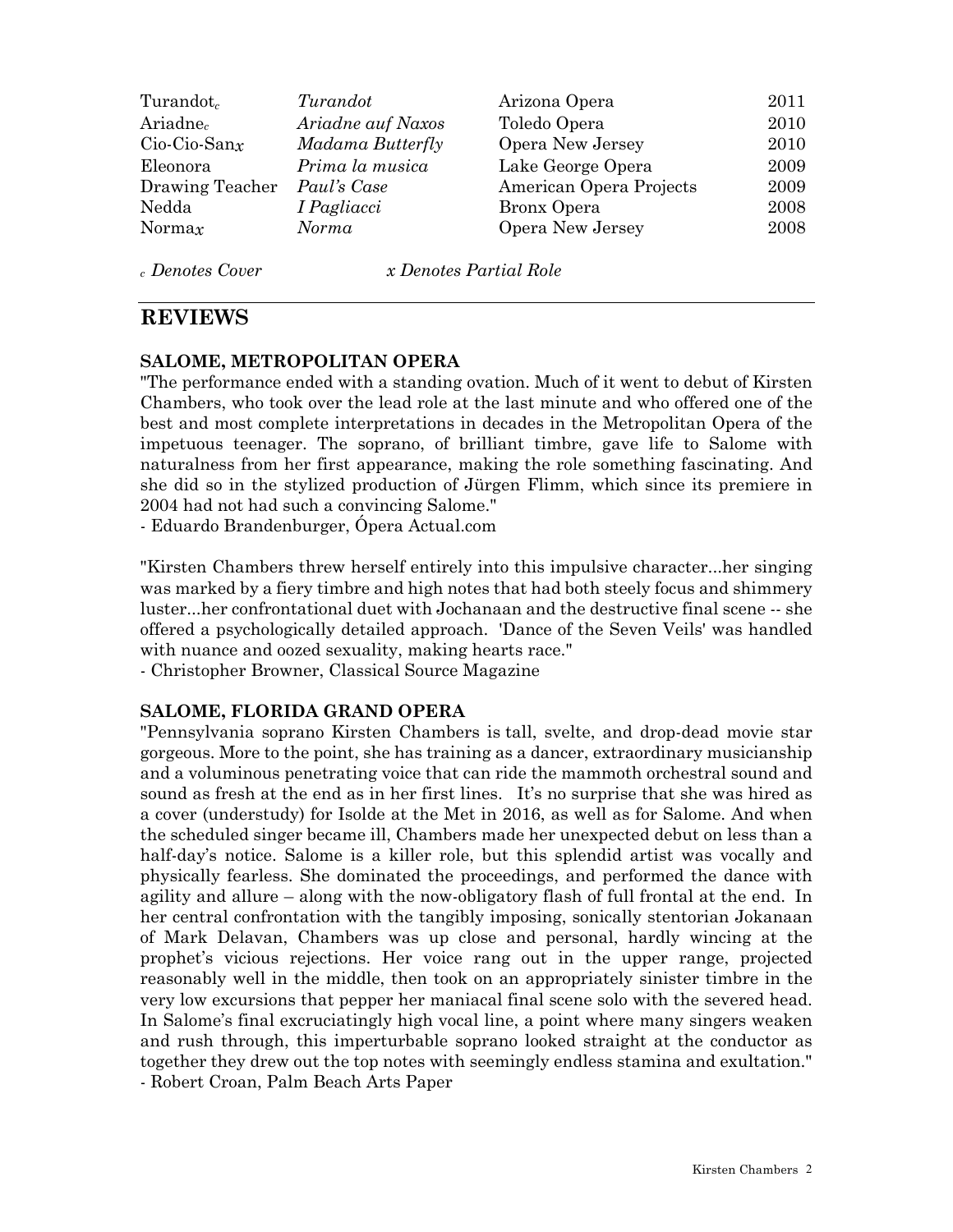"From her first entrance Chambers proved a Salome to be reckoned with. She brought movie-star glamour and a sense of cunning to the princess's every move. Chambers is a terrific singing actress, and even when she stood perfectly still on stage, she commanded attention. She was lively and vivacious at her first entrance. This Salome was downright flirtatious toward Jochanaan when he emerged from the cistern and seemed bewildered by his rejection and denouncement, reaching out to him as he returned to his prison. She became a tigress as she intoned the phrase "Give me the head of Jochanaan" to Herod with ever more rage. Chambers' vocal range easily encompassed the role's demands, and her bright sound carried easily over Strauss's orchestra at full force with high notes that ring like steel. She reveled in the long phrases, bringing finely varied dynamics and vocal coloring to her exchanges with Herod. Chambers made the psychodrama of the final scene compelling as Salome embraces the severed head of the prophet in this solo tour de force."

- Lawrence Budmen, South Florida Classical Review

#### **ERWARTUNG, THE ORCHESTRA NOW**

"Ms. Chambers's bright lyric soprano lent fragile innocence to her portrayal of the desperate Woman."

- Anthony Tommasini, New York Times

"Ms. Chambers tackled this complex and difficult role with total commitment, spending the voice freely and rising up to some bright, sustained high notes. In the more conversational passages, she found appropriate word colours, and everything she sang had an intense quality that gave her singing a sense of urgency. I should like to hear her as Marie in WOZZECK and also as Cassandra in LES TROYENS." - Oberon's Grove

"Ms. Chambers, besides essaying the so taxing role, beautifully enunciated and phrased, gave totally of her hands, her body, her eyes. Her voice, utterly beautiful…gave the part the vulnerability so essential to the role. Plus, she gave, in other words, all the drama necessary for the piece to have its ultimate strength." - Harry Rolnick, ConcertoNet.com

#### **ANGELS IN AMERICA - NEW YORK CITY OPERA**

"The most distinctive scenes are those involving the titular Angel (Kirsten Chambers)....these passages are heralding and cataclysmic. Chambers drove home the celestial import with her arresting, gleaming soprano, also adding an insouciant touch of self-mocking at her own vocal pyrotechnics."

- Joshua Rosenblum, Opera News

"Kirsten Chambers was compelling in the Angel's Straussian dramatic soprano explosions, and she looked like Karita Mattila in a flowing white trouser suit by Kaye Voyce."

- Heidi Waleson, The Wall Street Journal

"Kirsten Chambers flung out the high-lying declamation of the Angel with easy aplomb, and, in one of the production's few moments of wit, does a striking visual imitation of the young Karita Mattila. (Man, could we have used a diva with that kind of pizzazz back in the dark days of 1985!)"

- James Jorden, New York Observer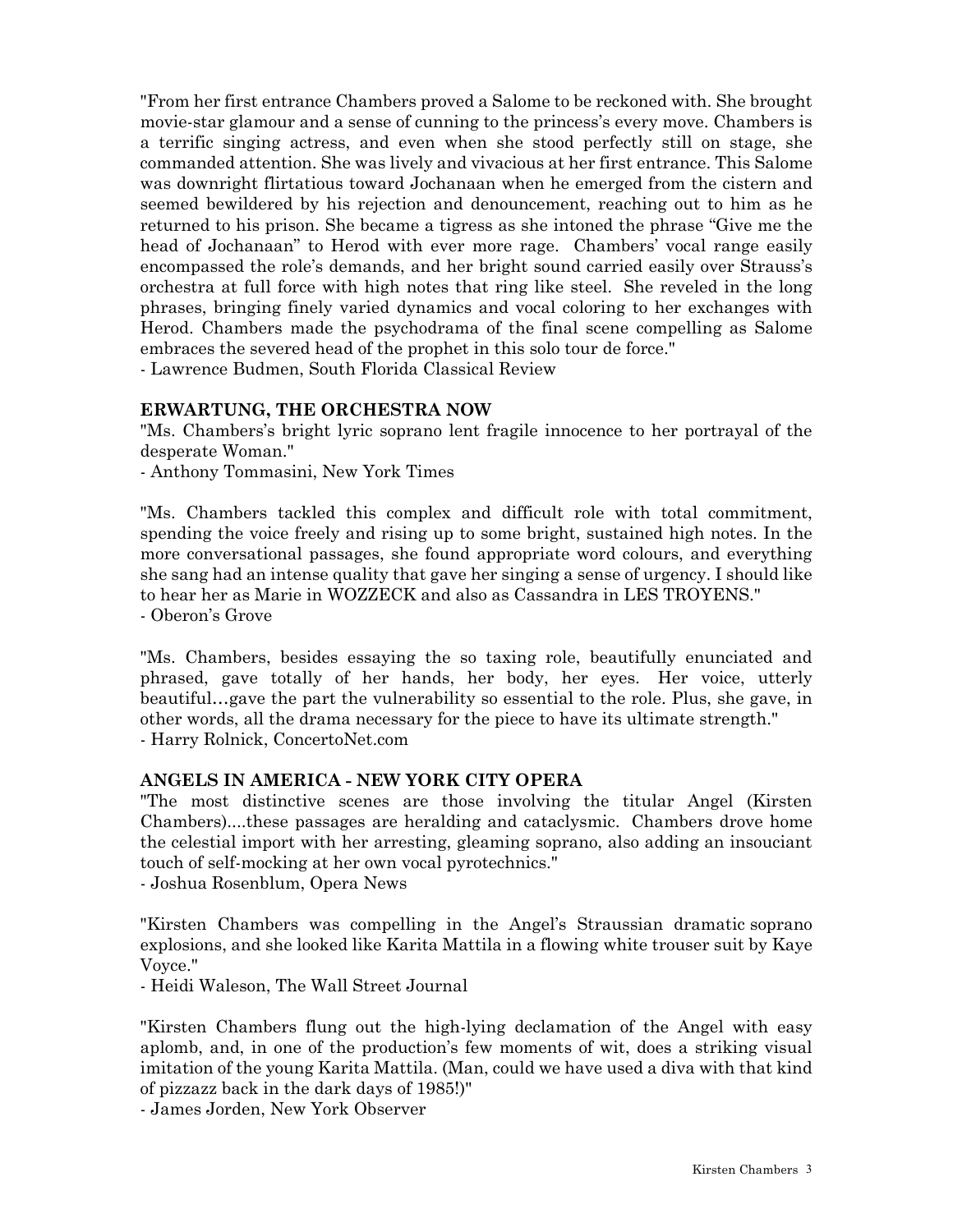"The most naturally operatic character in the play is the eccentric angel who appears to Prior, and Kirsten Chambers digs into her swooping, penetrating pronouncements." - Zachary Woolfe, The New York Times

"Kirsten Chambers, all in white, sings brightly, even exquisitely, with a perfect fusion of purity and passion."

- Martin Bernheimer, Financial Times

## **LOHENGRIN, OPÉRA DE RENNES**

"Kirsten Chambers is a delicious Elsa, with an ecstatic smile; the legato is beautiful with radiant high notes."

- Jean-Marc Proust, Opéra Magazine

"Kirsten Chambers possesses the assets needed to incarnate the ideal Elsa. She is young and beautiful with a power behind her voice she knows when to use and a great sense of stagecraft....the emotion her passionate interpretation generates. We accompany her in her suffering and her doubts all along the performance. She experiences an authentic moment of glory whilst trying out the wedding dress. It is a true scene of apotheosis in which the entire audience experiences a moment of vocal ecstasy."

-Thierry Martin, Unidivers.Fr

# **TEACHING EXPERIENCE**

#### *Private Teaching:*

#### **International Summer Opera Festival of Morelia, Mexico** 2018-2020

Voice Teacher / Masterclass Technician

- Instruct private lessons to young artists and opera studio members in a safe and challenging environment
- Equip singers to perform in fully staged opera productions with orchestra
- Coach artists on style, musicianship, and diction while promoting healthy vocal habits to perform in semi-weekly area venues and gala concert with full orchestra
- Modify teaching style to cater to student's individual tastes and needs
- Teach weekly masterclasses

#### **Voice Teacher** - Self Employed 2003-present

- Arm students with knowledge of vocal technique, musicianship, and performance
- Employ a systematic approach to yocal technique which communicates concrete concepts to produce free vocal function
- Provide a safe haven for vocal exploration, growth, and expression
- Promote healthy vocal habits and practices
- Hold yearly voice recitals

#### **Graduate Teaching Associate** - University of Illinois - Champaign, IL 1997-1998

- Assisted in teaching group voice class of undergraduate non-music majors
- Taught selected undergraduate non-music major students private voice
- Organized recitals for students in both class and private voice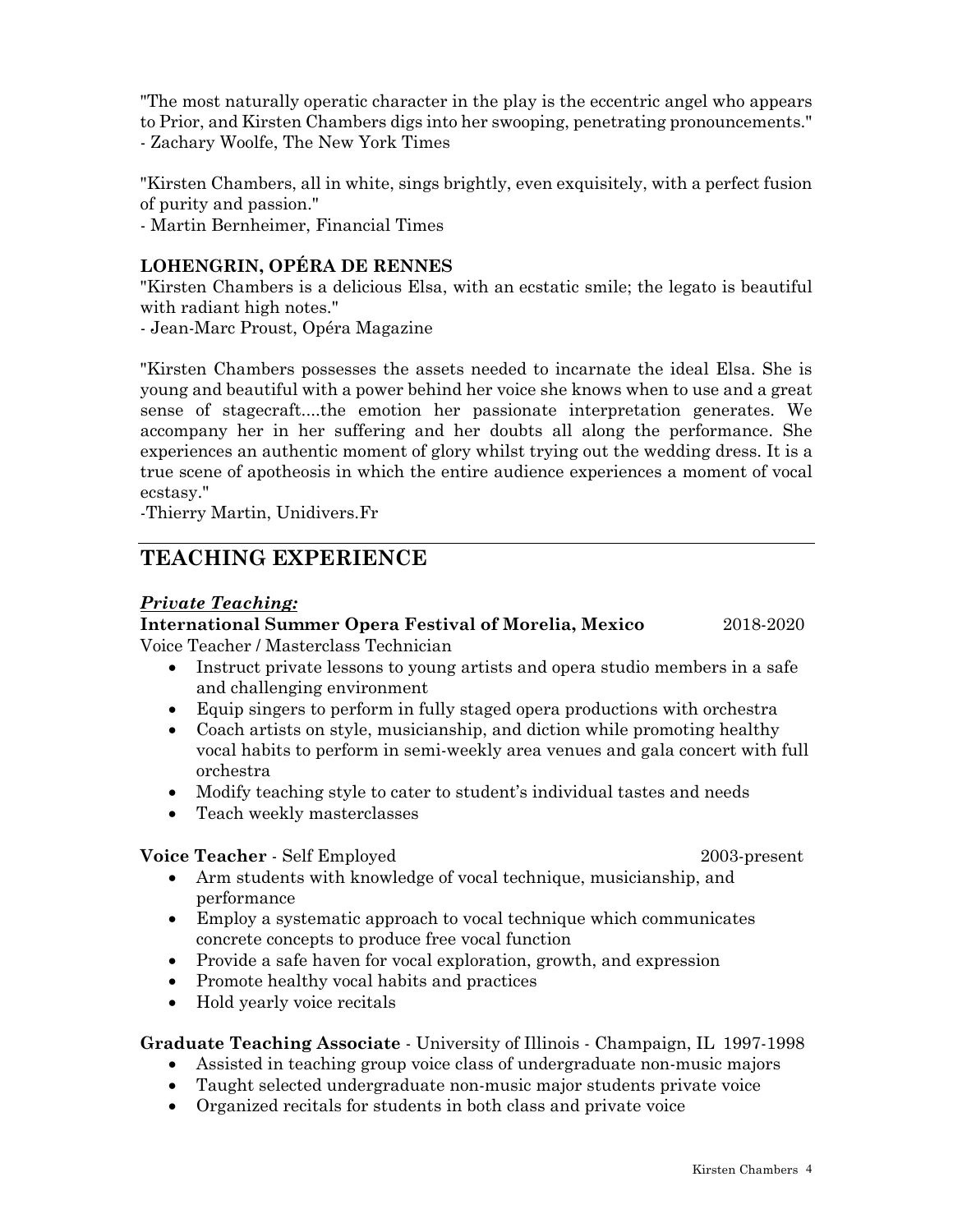| <b>Masterclass Teaching:</b><br>Queens College - Queens, NY<br>Vocal Techniques Masterclass                                                                                                                                                   | TBA        |  |
|-----------------------------------------------------------------------------------------------------------------------------------------------------------------------------------------------------------------------------------------------|------------|--|
| <b>Butler University - Indianapolis, IN</b><br>Vocal Techniques Masterclass                                                                                                                                                                   | 2020       |  |
| Indianapolis Opera - Indianapolis, IN<br>Vocal Techniques Masterclasses                                                                                                                                                                       |            |  |
| <b>International Summer Opera Festival of Morelia, Mexico</b><br>Vocal Techniques Masterclasses                                                                                                                                               | 2018-2020  |  |
| University of Toledo - Toledo, OH<br>Vocal Techniques Masterclass                                                                                                                                                                             | 2018       |  |
| Northwestern State University - Natchitoches, LA<br>Recital & Music Business Masterclass                                                                                                                                                      | 2009, 2015 |  |
| University of Central Oklahoma - Edmond, OK<br><b>Opera Acting Masterclass</b>                                                                                                                                                                | 2006       |  |
| <u><b>Adjudicating Experience:</b></u><br><b>Jensen Foundation Vocal Competition - NY, NY</b><br>٠                                                                                                                                            | 2019       |  |
| Vienna Summer Music Festival Competition – NY, NY                                                                                                                                                                                             | 2019-2017  |  |
| <b>The Roger Rees Awards – Great Neck, NY</b>                                                                                                                                                                                                 | 2018       |  |
| <b>SOX Idol, Shreveport Opera</b> – Shreveport, LA<br>$\bullet$                                                                                                                                                                               | 2007       |  |
| <b>Promotional Experience:</b><br><b>Operabiz Podcast</b><br>Episode 1002: Kirsten Chambers                                                                                                                                                   | 2018       |  |
| <b>Complete Vocal Fitness by Claudia Friedlander</b><br><b>Fitness Model</b>                                                                                                                                                                  | 2018       |  |
| The Beard and Lens<br>5 Pro Tips for a Great Opera Audition Video                                                                                                                                                                             | 2017       |  |
| Sexi Soprano Webinar<br>The Inner Experience of the Artist                                                                                                                                                                                    | 2017       |  |
| <b>Classroom Teaching:</b><br><b>Opera New Jersey</b> – Princeton, NJ<br>Opera Education Teacher/Young Artist<br>Taught music and stage direction for interactive opera performance<br>Nurtured confidence, concentration, and stage presence | 2007-2009  |  |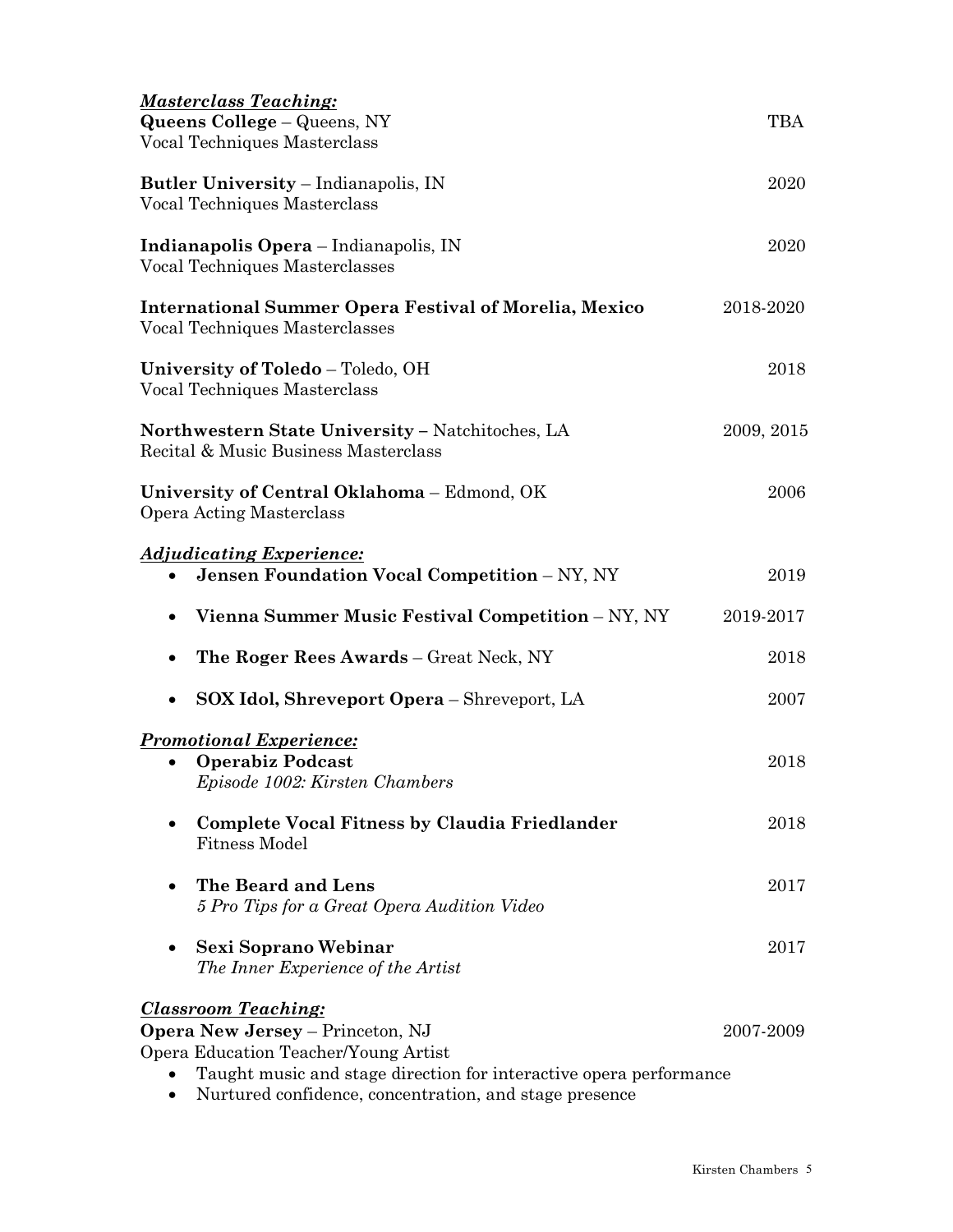#### **Shreveport Opera** – Shreveport, LA 2006-2007

Opera Education Teacher/Young Artist

- Educated students about different jobs in producing opera and music vocabulary
- Led students in exploring opera through theater games and improvisation
- Nurtured confidence, concentration, and stage presence
- Taught music and stage direction for interactive opera performance

**Class Voice Teacher** – Moore After-School Program - Moore, OK 2005-2006

- Teach basic vocal technique and basic musicianship skills for students grades 4-5
- Assign age-appropriate songs
- Nurture confidence, concentration, and stage presence
- Provide recital at the end of every semester

**Adjunct Professor** – Oklahoma City Community College 2005-2006

- Teach Music Appreciation, a college course, to students at the NE Academy
- Emphasize vocabulary necessary to communicate about different elements in music
- Identify composers and major compositions related to art periods in Western classical music
- Develop aural comprehension related to elements of music
- Encourage a student's sensitivity to particular kinds of music

**Teacher** - Southampton School - Houston, TX 2003 summer

- Organized Montessori work centers and schedules
- Assisted lead morning teacher with daily summer theme related lesson plans in all subject areas
- Provided afternoon music lesson plans for grades 4-5
- Led students in composing lyrics and music for rock opera performances

**Program Director** - Naperville Area YMCA - Naperville, IL 1998-1999

- Supervised grades K-5 in before & after school and summer programs
- Provided music lessons plans for grades K-5
- Created schedule, lesson plans, and activity instructions for Site Directors
- Managed Site Directors and Assistant Counselor responsibilities

#### **Class Voice Teacher** - University of Illinois - Champaign, IL 1997-1998

- Assisted in teaching group voice class of undergraduate non-music majors
- Taught selected undergraduate non-music major students private voice
- Organized recitals for students in both class and private voice

#### **Music Counselor** - Pittsburgh Center for the Arts - Pittsburgh, PA 1993-1997

- Supervised grades Pre-K-5 in summer arts programs
- Directed morning sing-a-longs for ages 4-5
- Assisted in opera workshop classes and performances

## *Church Choir & Conducting Experience:*

**Staff Singer (Sub)** – Madison Avenue Baptist Church – NYC 2018-2020

- One soloist on a part
- Must have excellent ability to sight read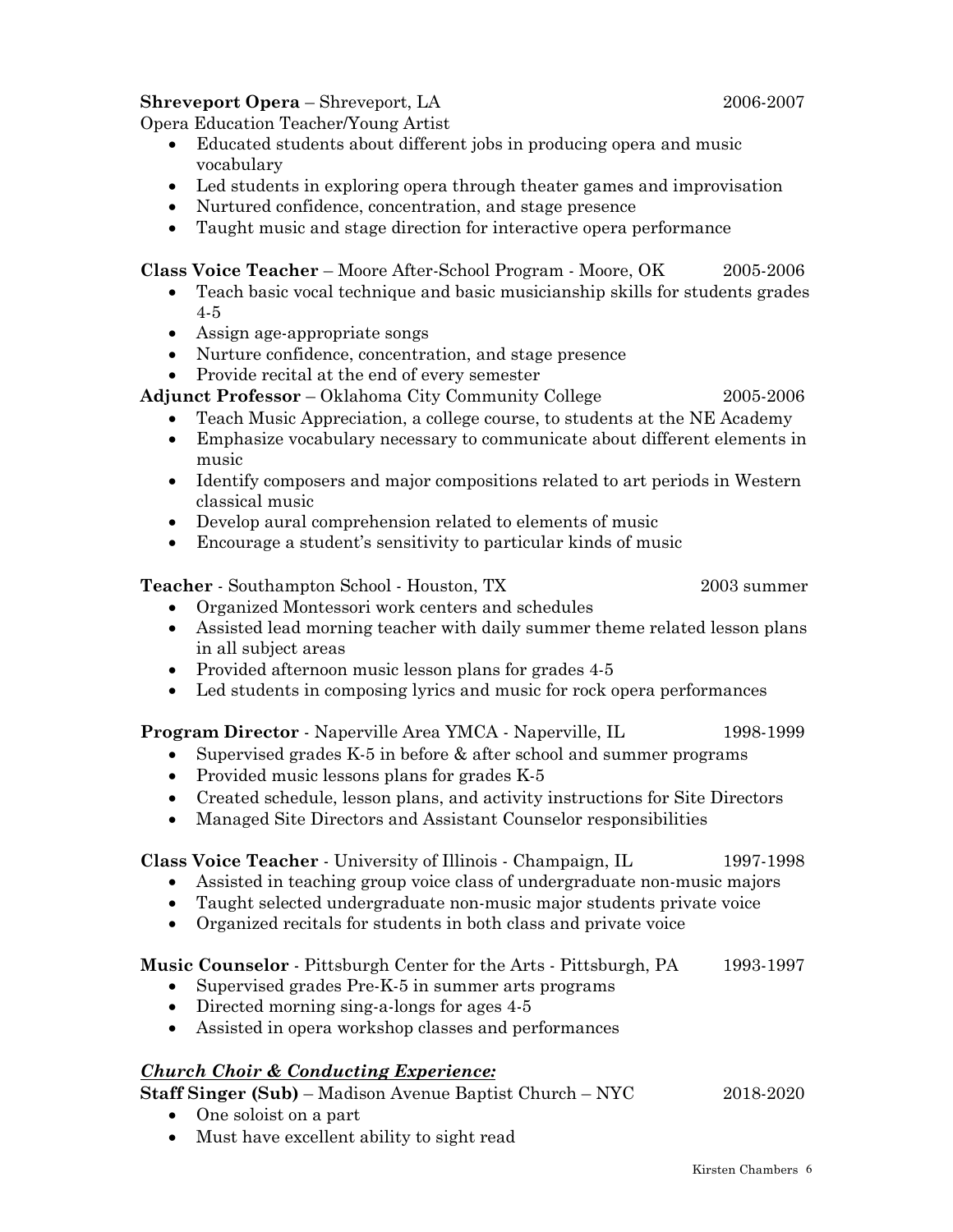**Staff Singer** – First Presbyterian Church - Norman, OK 2005-2006 • Help lead the soprano section for the choir • Serve as soprano soloist **Staff Singer** - West University Baptist Church - Houston, TX 2004-2005 • Served as an offertory, concert, and oratorio soloist • Led the soprano section for the choir

- Sang second soprano for advanced resident vocal ensemble, *Brothers and Sisters in Christ*
- Assisted with Kinder Choir rehearsals

## **Kinder Choir Director -** First Presbyterian Church - Houston, TX 2003-2004

- Planned one-hour lesson plan for weekly rehearsals
- Rehearsal schedule began with vocal warm-ups prior to musical rehearsal of traditional hymns and praise songs, musical games taught emphasized music theory fundamentals, sight singing, listening, and movement
- Conducted when choir sang, once every other month at offertory service
- Planned special holiday programs
- Supervised after hour play for choir children ages 4-10

**Staff Singer -** St. Mark's United Methodist Church - Houston, TX 2001-2003

- Served as an offertory, concert, and oratorio soloist
- Led the soprano section for the choir
- Performed liturgical and non-liturgical themed recitals
- Conducted soprano sectionals during rehearsals
- Assisted Choir Director with warm-ups and rehearsals

**Asst. Choir Director -** Wesley United Methodist – Naperville, IL 1999-2000

- Assisted adult and youth choir director with warm-ups and rehearsals
- Conducted Youth Choir during all choir sings
- Conducted both adult and youth choir with orchestra for special service
- Accompanied youth musicals on keyboard
- Gave private voice lessons to youth

**Choir Director** - Evangelical United Methodist – Bloomington, IL 1995-1997

- Planned all aspects of music for the worship services including: leading and choosing hymns and special music
- Led weekly rehearsals
- Conducted the choir during Sunday worship service and for special events
- Arranged music for performance in worship

# *Music Administrative Experience:*

**Graduate Music Office TA** - University of Houston - Houston, TX 2001-2003

- Managed administrative duties
- Advised students on degree plans
- Recruited new students and assisted with coordination of auditions and events
- Interviewed prospective undergraduate and graduate students